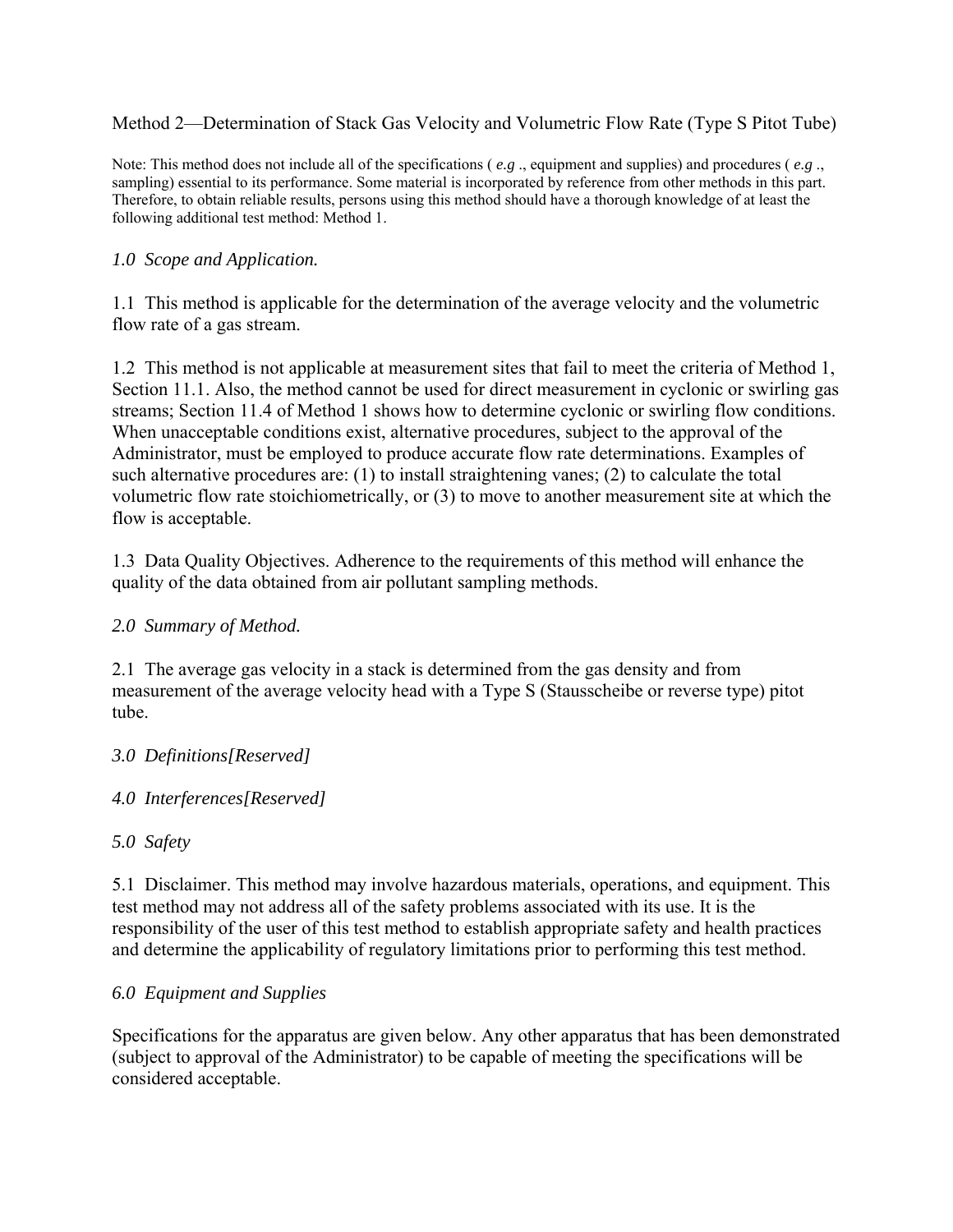## 6.1 Type S Pitot Tube.

6.1.1 Pitot tube made of metal tubing ( *e.g* ., stainless steel) as shown in Figure 2–1. It is recommended that the external tubing diameter (dimension  $D_t$ , Figure 2–2b) be between 0.48 and 0.95 cm (3/16and3/8inch). There shall be an equal distance from the base of each leg of the pitot tube to its face-opening plane (dimensions  $P_A$ and  $P_B$ , Figure 2–2b); it is recommended that this distance be between 1.05 and 1.50 times the external tubing diameter. The face openings of the pitot tube shall, preferably, be aligned as shown in Figure 2–2; however, slight misalignments of the openings are permissible (see Figure 2–3).

6.1.2 The Type S pitot tube shall have a known coefficient, determined as outlined in Section 10.0. An identification number shall be assigned to the pitot tube; this number shall be permanently marked or engraved on the body of the tube. A standard pitot tube may be used instead of a Type S, provided that it meets the specifications of Sections 6.7 and 10.2. Note, however, that the static and impact pressure holes of standard pitot tubes are susceptible to plugging in particulate-laden gas streams. Therefore, whenever a standard pitot tube is used to perform a traverse, adequate proof must be furnished that the openings of the pitot tube have not plugged up during the traverse period. This can be accomplished by comparing the velocity head ( $Δp$ ) measurement recorded at a selected traverse point (readable  $Δp$  value) with a second  $Δp$ measurement recorded after "back purging" with pressurized air to clean the impact and static holes of the standard pitot tube. If the before and after Δp measurements are within 5 percent, then the traverse data are acceptable. Otherwise, the data should be rejected and the traverse measurements redone. Note that the selected traverse point should be one that demonstrates a readable Δp value. If "back purging" at regular intervals is part of a routine procedure, then comparative  $\Delta p$  measurements shall be conducted as above for the last two traverse points that exhibit suitable Δp measurements.

6.2 Differential Pressure Gauge. An inclined manometer or equivalent device. Most sampling trains are equipped with a 10 in. (water column) inclined-vertical manometer, having 0.01 in.  $H<sub>2</sub>0$  divisions on the 0 to 1 in. inclined scale, and 0.1 in.  $H<sub>2</sub>0$  divisions on the 1 to 10 in. vertical scale. This type of manometer (or other gauge of equivalent sensitivity) is satisfactory for the measurement of  $\Delta p$  values as low as 1.27 mm (0.05 in.) H<sub>2</sub>0. However, a differential pressure gauge of greater sensitivity shall be used (subject to the approval of the Administrator), if any of the following is found to be true: (1) the arithmetic average of all  $\Delta p$  readings at the traverse points in the stack is less than 1.27 mm  $(0.05 \text{ in.}) \text{H}_20$ ; (2) for traverses of 12 or more points, more than 10 percent of the individual  $\Delta p$  readings are below 1.27 mm (0.05 in.) H<sub>2</sub>0; or (3) for traverses of fewer than 12 points, more than one  $\Delta p$  reading is below 1.27 mm (0.05 in.) H<sub>2</sub>0. Reference 18 (see Section 17.0) describes commercially available instrumentation for the measurement of low-range gas velocities.

6.2.1 As an alternative to criteria (1) through (3) above, Equation 2–1 (Section 12.2) may be used to determine the necessity of using a more sensitive differential pressure gauge. If T is greater than 1.05, the velocity head data are unacceptable and a more sensitive differential pressure gauge must be used.

Note: If differential pressure gauges other than inclined manometers are used ( *e.g* ., magnehelic gauges), their calibration must be checked after each test series. To check the calibration of a differential pressure gauge, compare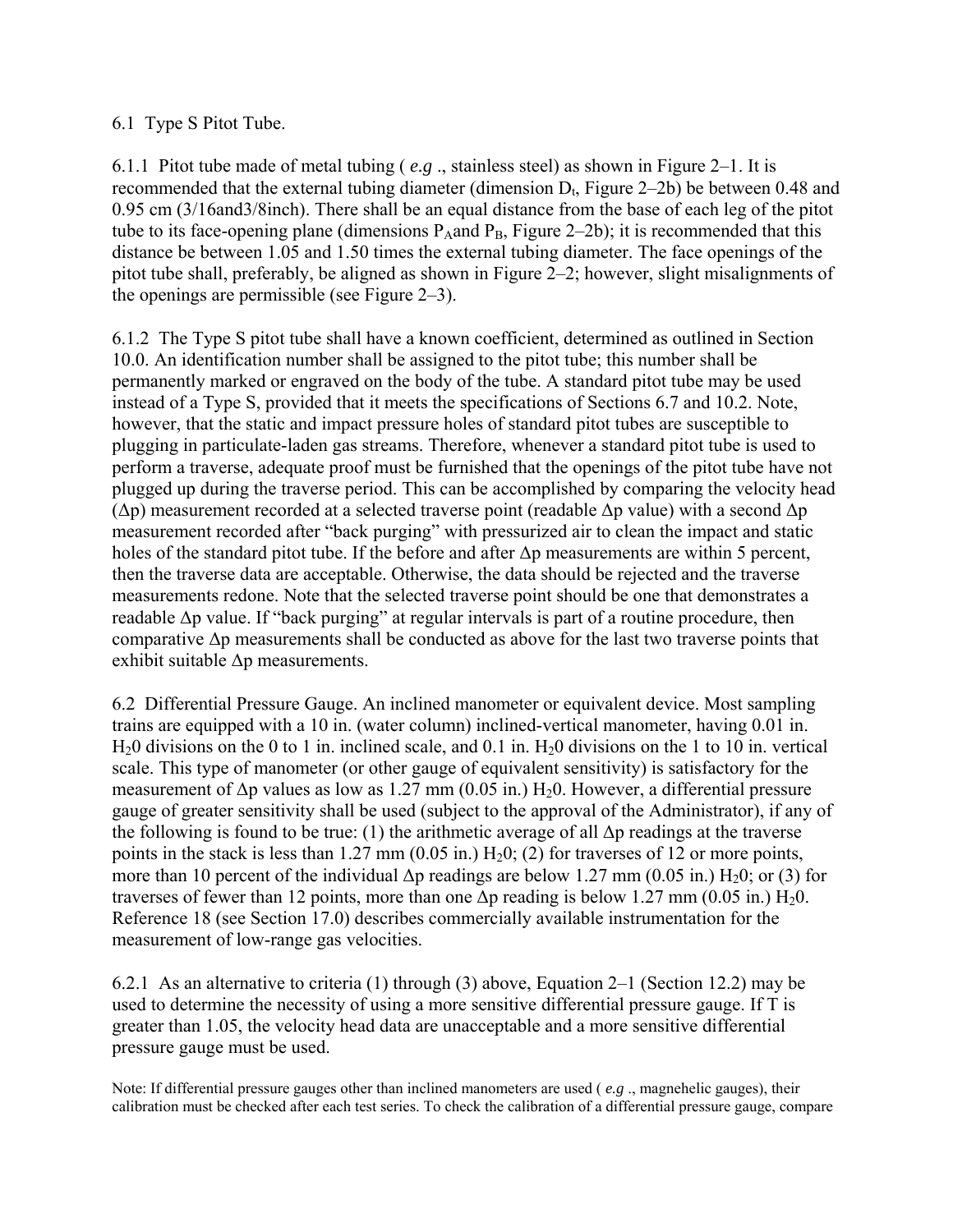Δp readings of the gauge with those of a gauge-oil manometer at a minimum of three points, approximately representing the range of Δp values in the stack. If, at each point, the values of Δp as read by the differential pressure gauge and gauge-oil manometer agree to within 5 percent, the differential pressure gauge shall be considered to be in proper calibration. Otherwise, the test series shall either be voided, or procedures to adjust the measured Δp values and final results shall be used, subject to the approval of the Administrator.

6.3 Temperature Sensor. A thermocouple, liquid-filled bulb thermometer, bimetallic thermometer, mercury-in-glass thermometer, or other gauge capable of measuring temperatures to within 1.5 percent of the minimum absolute stack temperature. The temperature sensor shall be attached to the pitot tube such that the sensor tip does not touch any metal; the gauge shall be in an interference-free arrangement with respect to the pitot tube face openings (see Figure 2–1 and Figure 2–4). Alternative positions may be used if the pitot tube-temperature gauge system is calibrated according to the procedure of Section 10.0. Provided that a difference of not more than 1 percent in the average velocity measurement is introduced, the temperature gauge need not be attached to the pitot tube. This alternative is subject to the approval of the Administrator.

6.4 Pressure Probe and Gauge. A piezometer tube and mercury- or water-filled U-tube manometer capable of measuring stack pressure to within 2.5 mm (0.1 in.) Hg. The static tap of a standard type pitot tube or one leg of a Type S pitot tube with the face opening planes positioned parallel to the gas flow may also be used as the pressure probe.

6.5 Barometer. A mercury, aneroid, or other barometer capable of measuring atmospheric pressure to within 2.54 mm (0.1 in.) Hg.

Note: The barometric pressure reading may be obtained from a nearby National Weather Service station. In this case, the station value (which is the absolute barometric pressure) shall be requested and an adjustment for elevation differences between the weather station and sampling point shall be made at a rate of minus 2.5 mm (0.1 in.) Hg per 30 m (100 ft) elevation increase or plus 2.5 mm (0.1 in.) Hg per 30 m (100 ft.) for elevation decrease.

6.6 Gas Density Determination Equipment. Method 3 equipment, if needed (see Section 8.6), to determine the stack gas dry molecular weight, and Method 4 (reference method) or Method 5 equipment for moisture content determination. Other methods may be used subject to approval of the Administrator.

6.7 Calibration Pitot Tube. When calibration of the Type S pitot tube is necessary (see Section 10.1), a standard pitot tube shall be used for a reference. The standard pitot tube shall, preferably, have a known coefficient, obtained either (1) directly from the National Institute of Standards and Technology (NIST), Gaithersburg MD 20899, (301) 975–2002, or (2) by calibration against another standard pitot tube with an NIST-traceable coefficient. Alternatively, a standard pitot tube designed according to the criteria given in Sections 6.7.1 through 6.7.5 below and illustrated in Figure 2–5 (see also References 7, 8, and 17 in Section 17.0) may be used. Pitot tubes designed according to these specifications will have baseline coefficients of  $0.99 \pm 0.01$ .

6.7.1 Standard Pitot Design.

6.7.1.1 Hemispherical (shown in Figure 2–5), ellipsoidal, or conical tip.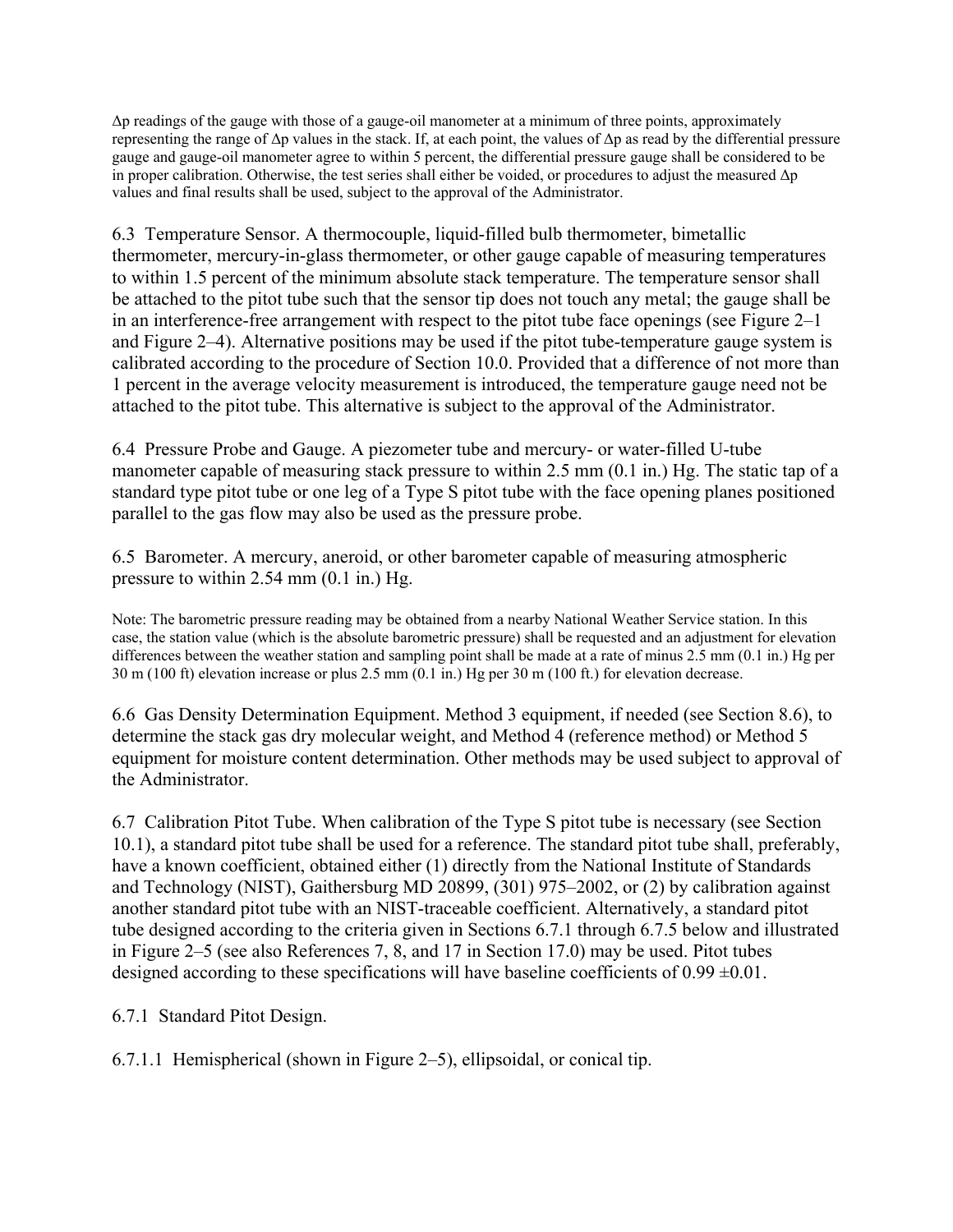6.7.1.2 A minimum of six diameters straight run (based upon D, the external diameter of the tube) between the tip and the static pressure holes.

6.7.1.3 A minimum of eight diameters straight run between the static pressure holes and the centerline of the external tube, following the 90° bend.

6.7.1.4 Static pressure holes of equal size (approximately 0.1 D), equally spaced in a piezometer ring configuration.

6.7.1.5 90° bend, with curved or mitered junction.

6.8 Differential Pressure Gauge for Type S Pitot Tube Calibration. An inclined manometer or equivalent. If the single-velocity calibration technique is employed (see Section 10.1.2.3), the calibration differential pressure gauge shall be readable to the nearest  $0.127$  mm ( $0.005$  in.)  $H<sub>2</sub>0$ . For multivelocity calibrations, the gauge shall be readable to the nearest 0.127 mm (0.005 in.) H<sub>2</sub>O for  $\Delta p$  values between 1.27 and 25.4 mm (0.05 and 1.00 in.) H<sub>2</sub>O, and to the nearest 1.27 mm (0.05 in.) H<sub>2</sub>0 for  $\Delta p$  values above 25.4 mm (1.00 in.) H<sub>2</sub>0. A special, more sensitive gauge will be required to read  $\Delta p$  values below 1.27 mm (0.05 in.) H<sub>2</sub>0 (see Reference 18 in Section 16.0).

## *7.0 Reagents and Standards[Reserved]*

## *8.0 Sample Collection and Analysis*

8.1 Set up the apparatus as shown in Figure 2–1. Capillary tubing or surge tanks installed between the manometer and pitot tube may be used to dampen  $\Delta p$  fluctuations. It is recommended, but not required, that a pretest leak-check be conducted as follows: (1) blow through the pitot impact opening until at least 7.6 cm  $(3.0 \text{ in.}) \text{ H}_2\text{0}$  velocity head registers on the manometer; then, close off the impact opening. The pressure shall remain stable for at least 15 seconds; (2) do the same for the static pressure side, except using suction to obtain the minimum of 7.6 cm  $(3.0 \text{ in.})$  H<sub>2</sub>0. Other leak-check procedures, subject to the approval of the Administrator, may be used.

8.2 Level and zero the manometer. Because the manometer level and zero may drift due to vibrations and temperature changes, make periodic checks during the traverse (at least once per hour). Record all necessary data on a form similar to that shown in Figure 2–6.

8.3 Measure the velocity head and temperature at the traverse points specified by Method 1. Ensure that the proper differential pressure gauge is being used for the range of  $\Delta p$  values encountered (see Section 6.2). If it is necessary to change to a more sensitive gauge, do so, and remeasure the Δp and temperature readings at each traverse point. Conduct a post-test leak-check (mandatory), as described in Section 8.1 above, to validate the traverse run.

8.4 Measure the static pressure in the stack. One reading is usually adequate.

8.5 Determine the atmospheric pressure.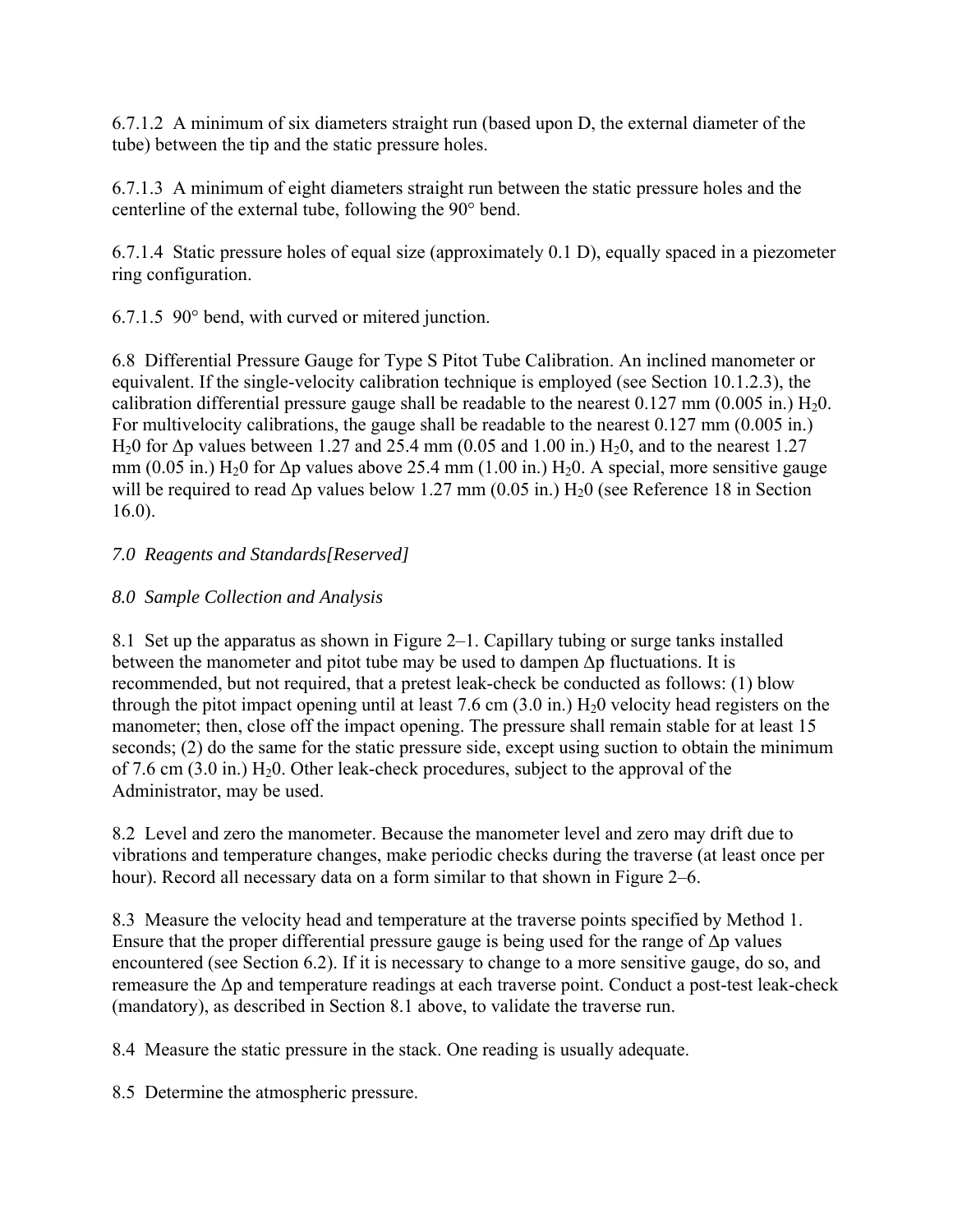8.6 Determine the stack gas dry molecular weight. For combustion processes or processes that emit essentially  $CO_2$ ,  $O_2$ ,  $CO$ , and  $N_2$ , use Method 3. For processes emitting essentially air, an analysis need not be conducted; use a dry molecular weight of 29.0. For other processes, other methods, subject to the approval of the Administrator, must be used.

8.7 Obtain the moisture content from Method 4 (reference method, or equivalent) or from Method 5.

8.8 Determine the cross-sectional area of the stack or duct at the sampling location. Whenever possible, physically measure the stack dimensions rather than using blueprints. Do not assume that stack diameters are equal. Measure each diameter distance to verify its dimensions.

## *9.0 Quality Control*

|          | Section   Quality control measure | <b>Effect</b>                                       |
|----------|-----------------------------------|-----------------------------------------------------|
| $ 10.1-$ | Sampling equipment                | Ensure accurate measurement of stack gas flow rate, |
| 10.4     | calibration                       | sample volume.                                      |

## *10.0 Calibration and Standardization*

10.1 Type S Pitot Tube. Before its initial use, carefully examine the Type S pitot tube top, side, and end views to verify that the face openings of the tube are aligned within the specifications illustrated in Figures 2–2 and 2–3. The pitot tube shall not be used if it fails to meet these alignment specifications. After verifying the face opening alignment, measure and record the following dimensions of the pitot tube: (a) the external tubing diameter (dimension  $D_t$ , Figure 2– 2b); and (b) the base-to-opening plane distances (dimensions  $P_A$  and  $P_B$ , Figure 2–2b). If  $D_t$  is between 0.48 and 0.95 cm3/16and3/8in.), and if  $P_A$ and  $P_B$ are equal and between 1.05 and 1.50  $D_t$ , there are two possible options: (1) the pitot tube may be calibrated according to the procedure outlined in Sections 10.1.2 through 10.1.5, or (2) a baseline (isolated tube) coefficient value of 0.84 may be assigned to the pitot tube. Note, however, that if the pitot tube is part of an assembly, calibration may still be required, despite knowledge of the baseline coefficient value (see Section 10.1.1). If  $D_t$ ,  $P_A$ , and  $P_B$ are outside the specified limits, the pitot tube must be calibrated as outlined in Sections 10.1.2 through 10.1.5.

10.1.1 Type S Pitot Tube Assemblies. During sample and velocity traverses, the isolated Type S pitot tube is not always used; in many instances, the pitot tube is used in combination with other source-sampling components (e.g., thermocouple, sampling probe, nozzle) as part of an "assembly." The presence of other sampling components can sometimes affect the baseline value of the Type S pitot tube coefficient (Reference 9 in Section 17.0); therefore, an assigned (or otherwise known) baseline coefficient value may or may not be valid for a given assembly. The baseline and assembly coefficient values will be identical only when the relative placement of the components in the assembly is such that aerodynamic interference effects are eliminated. Figures 2–4, 2–7, and 2–8 illustrate interference-free component arrangements for Type S pitot tubes having external tubing diameters between 0.48 and 0.95 cm (3/16and3/8in.). Type S pitot tube assemblies that fail to meet any or all of the specifications of Figures 2–4, 2–7, and 2-8 shall be calibrated according to the procedure outlined in Sections 10.1.2 through 10.1.5, and prior to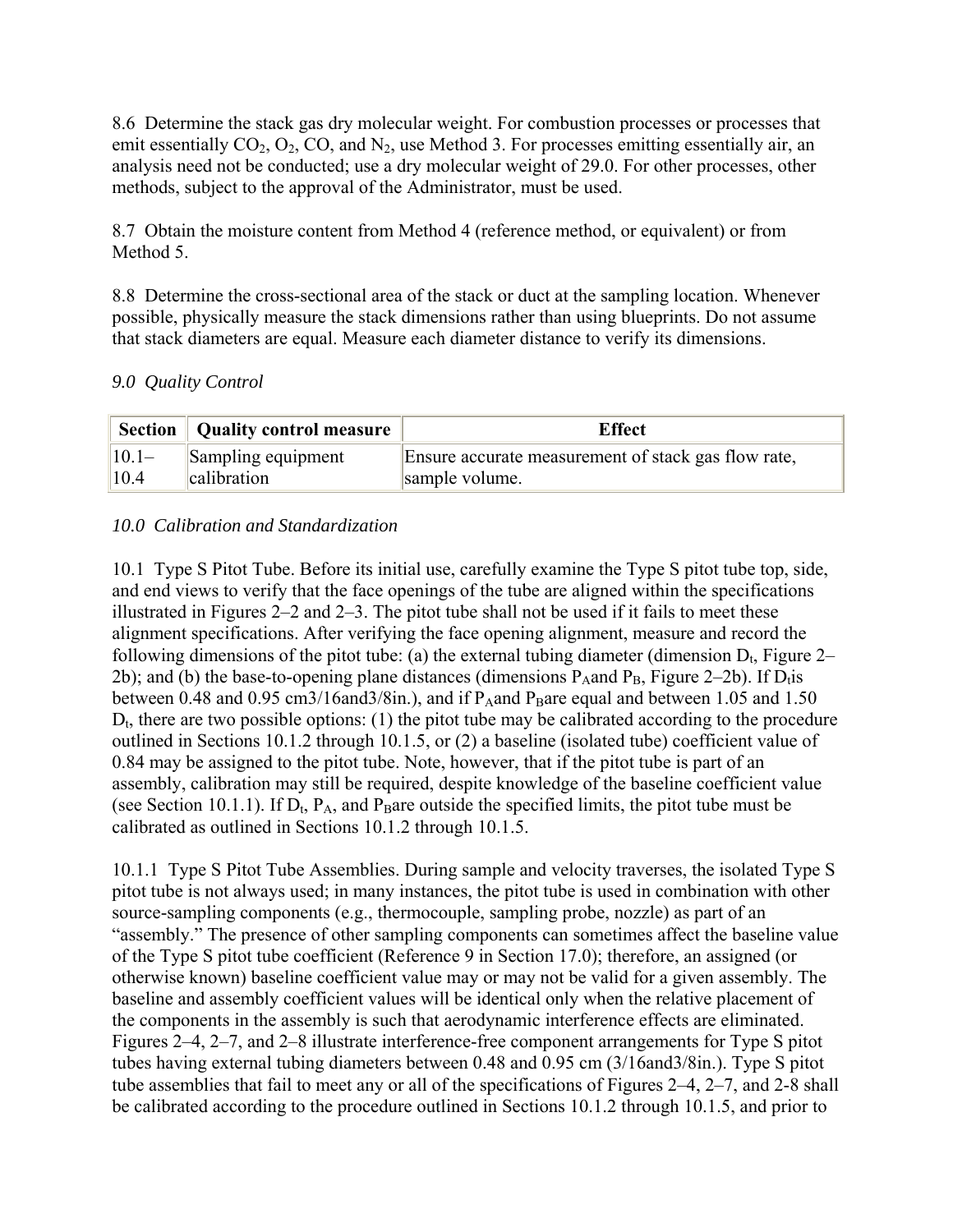calibration, the values of the intercomponent spacings (pitot-nozzle, pitot-thermocouple, pitotprobe sheath) shall be measured and recorded.

Note: Do not use a Type S pitot tube assembly that is constructed such that the impact pressure opening plane of the pitot tube is below the entry plane of the nozzle (see Figure 2–6B).

10.1.2 Calibration Setup. If the Type S pitot tube is to be calibrated, one leg of the tube shall be permanently marked A, and the other, B. Calibration shall be performed in a flow system having the following essential design features:

10.1.2.1 The flowing gas stream must be confined to a duct of definite cross-sectional area, either circular or rectangular. For circular cross sections, the minimum duct diameter shall be 30.48 cm (12 in.); for rectangular cross sections, the width (shorter side) shall be at least 25.4 cm  $(10 \text{ in.})$ .

10.1.2.2 The cross-sectional area of the calibration duct must be constant over a distance of 10 or more duct diameters. For a rectangular cross section, use an equivalent diameter, calculated according to Equation 2–2 (see Section 12.3), to determine the number of duct diameters. To ensure the presence of stable, fully developed flow patterns at the calibration site, or "test section," the site must be located at least eight diameters downstream and two diameters upstream from the nearest disturbances.

Note: The eight- and two-diameter criteria are not absolute; other test section locations may be used (subject to approval of the Administrator), provided that the flow at the test site has been demonstrated to be or found stable and parallel to the duct axis.

10.1.2.3 The flow system shall have the capacity to generate a test-section velocity around 910 m/min (3,000 ft/min). This velocity must be constant with time to guarantee steady flow during calibration. Note that Type S pitot tube coefficients obtained by single-velocity calibration at 910 m/min (3,000 ft/min) will generally be valid to  $\pm 3$  percent for the measurement of velocities above 300 m/min (1,000 ft/min) and to  $\pm 6$  percent for the measurement of velocities between 180 and 300 m/min (600 and 1,000 ft/min). If a more precise correlation between the pitot tube coefficient,  $(C_p)$ , and velocity is desired, the flow system should have the capacity to generate at least four distinct, time-invariant test-section velocities covering the velocity range from 180 to 1,500 m/min (600 to 5,000 ft/min), and calibration data shall be taken at regular velocity intervals over this range (see References 9 and 14 in Section 17.0 for details).

10.1.2.4 Two entry ports, one for each of the standard and Type S pitot tubes, shall be cut in the test section. The standard pitot entry port shall be located slightly downstream of the Type S port, so that the standard and Type S impact openings will lie in the same cross-sectional plane during calibration. To facilitate alignment of the pitot tubes during calibration, it is advisable that the test section be constructed of  $\widetilde{P}$ lexiglas<sup>TM</sup> or some other transparent material.

10.1.3 Calibration Procedure. Note that this procedure is a general one and must not be used without first referring to the special considerations presented in Section 10.1.5. Note also that this procedure applies only to single-velocity calibration. To obtain calibration data for the A and B sides of the Type S pitot tube, proceed as follows: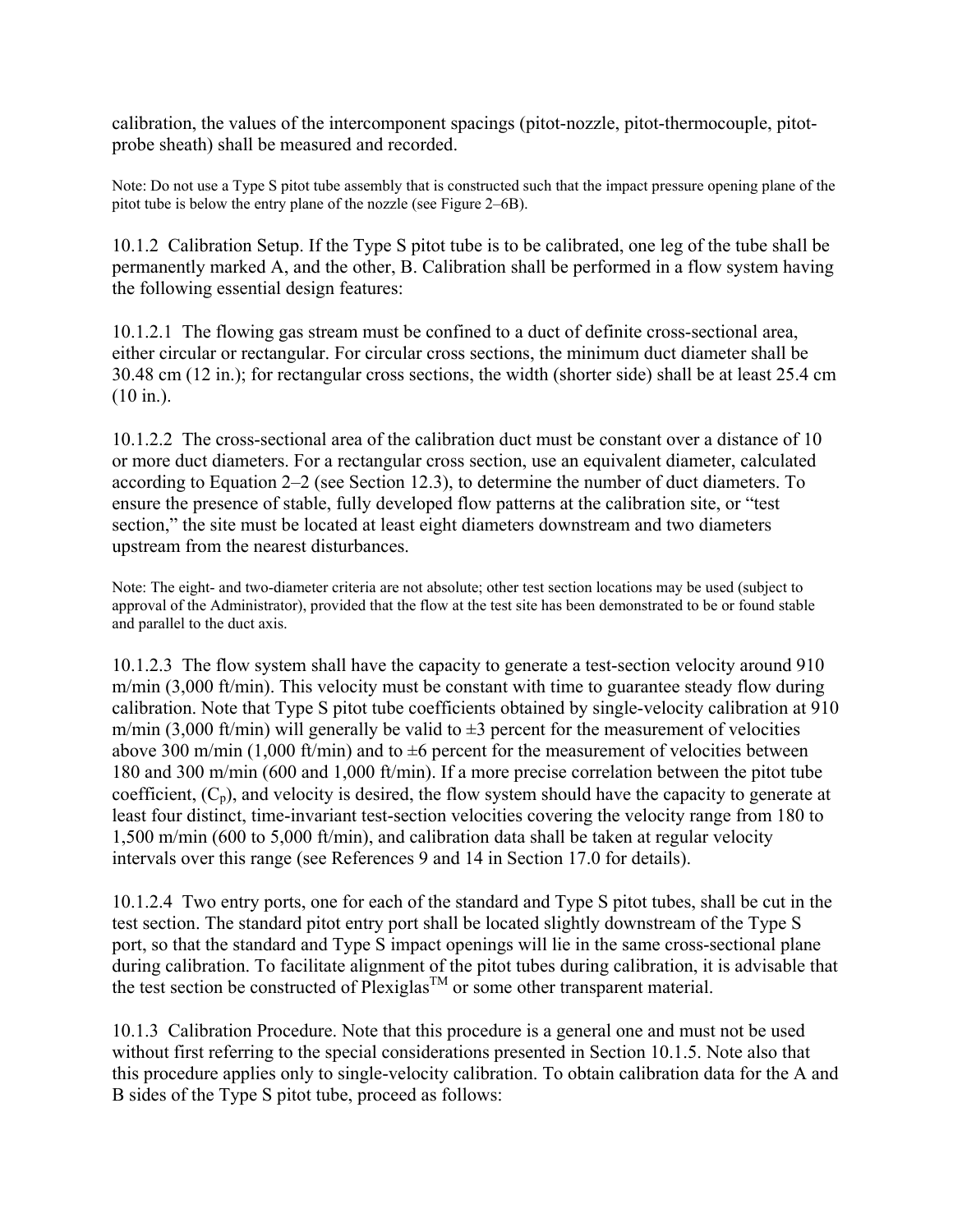10.1.3.1 Make sure that the manometer is properly filled and that the oil is free from contamination and is of the proper density. Inspect and leak-check all pitot lines; repair or replace if necessary.

10.1.3.2 Level and zero the manometer. Switch on the fan, and allow the flow to stabilize. Seal the Type S pitot tube entry port.

10.1.3.3 Ensure that the manometer is level and zeroed. Position the standard pitot tube at the calibration point (determined as outlined in Section 10.1.5.1), and align the tube so that its tip is pointed directly into the flow. Particular care should be taken in aligning the tube to avoid yaw and pitch angles. Make sure that the entry port surrounding the tube is properly sealed.

10.1.3.4 Read  $\Delta p_{std}$ , and record its value in a data table similar to the one shown in Figure 2–9. Remove the standard pitot tube from the duct, and disconnect it from the manometer. Seal the standard entry port.

10.1.3.5 Connect the Type S pitot tube to the manometer and leak-check. Open the Type S tube entry port. Check the manometer level and zero. Insert and align the Type S pitot tube so that its A side impact opening is at the same point as was the standard pitot tube and is pointed directly into the flow. Make sure that the entry port surrounding the tube is properly sealed.

10.1.3.6 Read  $\Delta p_s$ , and enter its value in the data table. Remove the Type S pitot tube from the duct, and disconnect it from the manometer.

10.1.3.7 Repeat Steps 10.1.3.3 through 10.1.3.6 until three pairs of Δp readings have been obtained for the A side of the Type S pitot tube.

10.1.3.8 Repeat Steps 10.1.3.3 through 10.1.3.7 for the B side of the Type S pitot tube.

10.1.3.9 Perform calculations as described in Section 12.4. Use the Type S pitot tube only if the values of  $\sigma_A$ and  $\sigma_B$ are less than or equal to 0.01 and if the absolute value of the difference betweenCp(A)andCp(B)is 0.01 or less.

10.1.4 Special Considerations.

10.1.4.1 Selection of Calibration Point.

10.1.4.1.1 When an isolated Type S pitot tube is calibrated, select a calibration point at or near the center of the duct, and follow the procedures outlined in Section 10.1.3. The Type S pitot coefficients measured or calculated, ( *i.e.,* Cp(A)andCp(B)) will be valid, so long as either: (1) the isolated pitot tube is used; or (2) the pitot tube is used with other components (nozzle, thermocouple, sample probe) in an arrangement that is free from aerodynamic interference effects (see Figures 2–4, 2–7, and 2–8).

10.1.4.1.2 For Type S pitot tube-thermocouple combinations (without probe assembly), select a calibration point at or near the center of the duct, and follow the procedures outlined in Section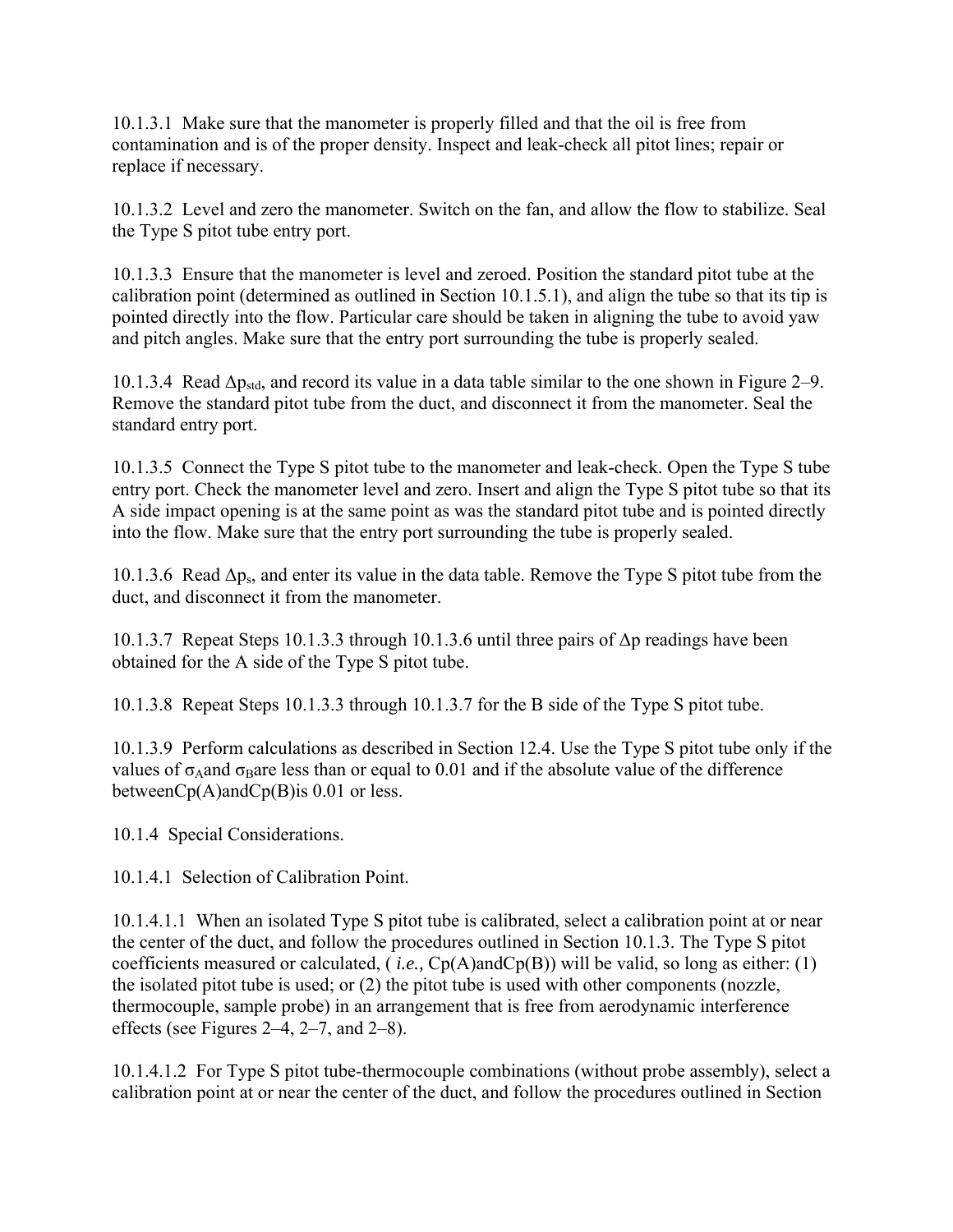10.1.3. The coefficients so obtained will be valid so long as the pitot tube-thermocouple combination is used by itself or with other components in an interference-free arrangement (Figures 2–4, 2–7, and 2–8).

10.1.4.1.3 For Type S pitot tube combinations with complete probe assemblies, the calibration point should be located at or near the center of the duct; however, insertion of a probe sheath into a small duct may cause significant cross-sectional area interference and blockage and yield incorrect coefficient values (Reference 9 in Section 17.0). Therefore, to minimize the blockage effect, the calibration point may be a few inches off-center if necessary. The actual blockage effect will be negligible when the theoretical blockage, as determined by a projected-area model of the probe sheath, is 2 percent or less of the duct cross-sectional area for assemblies without external sheaths (Figure 2–10a), and 3 percent or less for assemblies with external sheaths (Figure 2–10b).

10.1.4.2 For those probe assemblies in which pitot tube-nozzle interference is a factor (i.e., those in which the pitot-nozzle separation distance fails to meet the specifications illustrated in Figure  $2-7A$ ), the value of  $Cp(s)$  depends upon the amount of free space between the tube and nozzle and, therefore, is a function of nozzle size. In these instances, separate calibrations shall be performed with each of the commonly used nozzle sizes in place. Note that the single-velocity calibration technique is acceptable for this purpose, even though the larger nozzle sizes (>0.635 cm or1/4in.) are not ordinarily used for isokinetic sampling at velocities around 910 m/min (3,000 ft/min), which is the calibration velocity. Note also that it is not necessary to draw an isokinetic sample during calibration (see Reference 19 in Section 17.0).

10.1.4.3 For a probe assembly constructed such that its pitot tube is always used in the same orientation, only one side of the pitot tube need be calibrated (the side which will face the flow). The pitot tube must still meet the alignment specifications of Figure 2–2 or 2–3, however, and must have an average deviation (σ) value of 0.01 or less (see Section 10.1.4.4).

10.1.5 Field Use and Recalibration.

10.1.5.1 Field Use.

10.1.5.1.1 When a Type S pitot tube (isolated or in an assembly) is used in the field, the appropriate coefficient value (whether assigned or obtained by calibration) shall be used to perform velocity calculations. For calibrated Type S pitot tubes, the A side coefficient shall be used when the A side of the tube faces the flow, and the B side coefficient shall be used when the B side faces the flow. Alternatively, the arithmetic average of the A and B side coefficient values may be used, irrespective of which side faces the flow.

10.1.5.1.2 When a probe assembly is used to sample a small duct, 30.5 to 91.4 cm (12 to 36 in.) in diameter, the probe sheath sometimes blocks a significant part of the duct cross-section, causing a reduction in the effective value of Cp(s). Consult Reference 9 (see Section 17.0) for details. Conventional pitot-sampling probe assemblies are not recommended for use in ducts having inside diameters smaller than 30.5 cm (12 in.) (see Reference 16 in Section 17.0).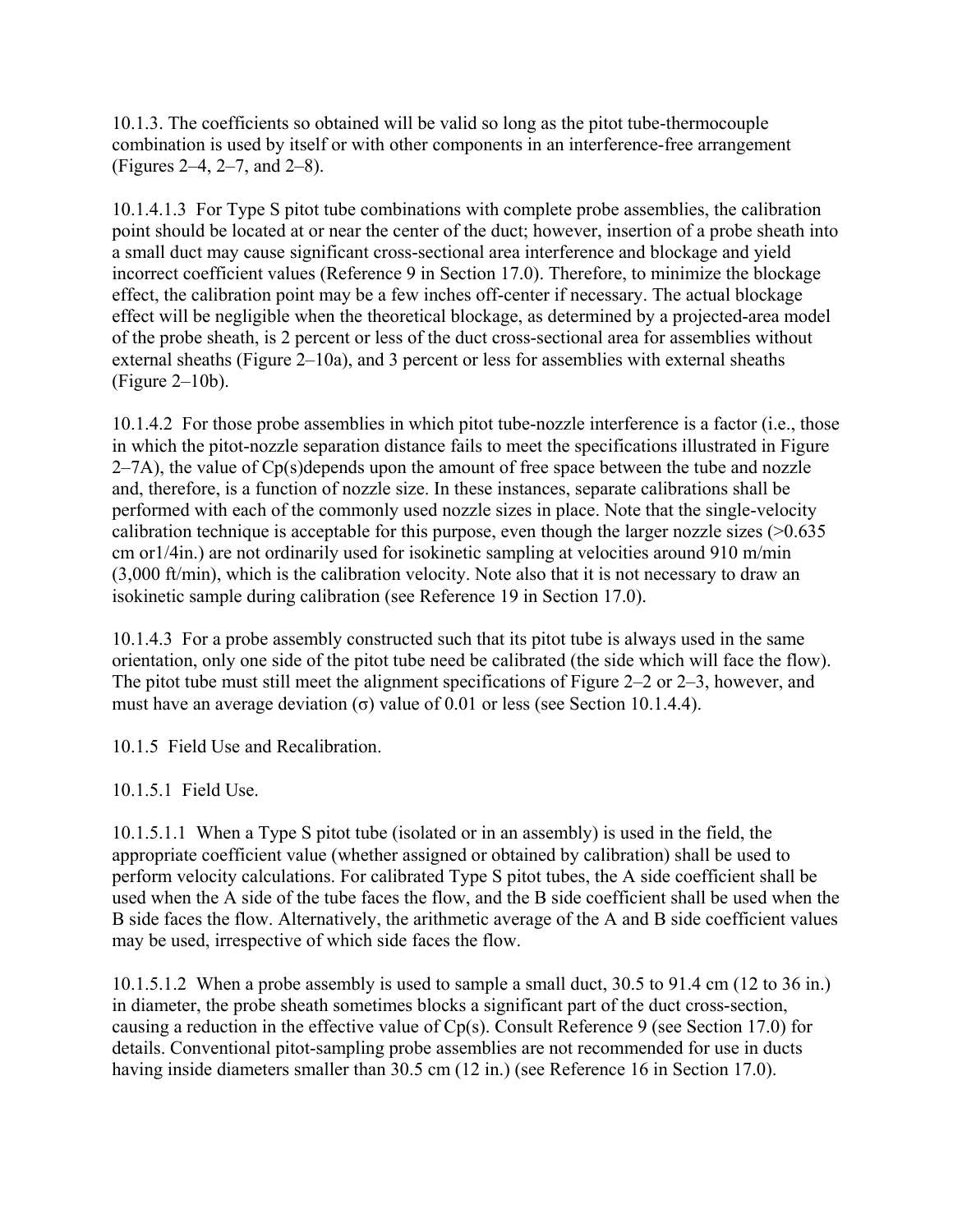## 10.1.5.2 Recalibration.

10.1.5.2.1 Isolated Pitot Tubes. After each field use, the pitot tube shall be carefully reexamined in top, side, and end views. If the pitot face openings are still aligned within the specifications illustrated in Figure  $2-2$  and Figure  $2-3$ , it can be assumed that the baseline coefficient of the pitot tube has not changed. If, however, the tube has been damaged to the extent that it no longer meets the specifications of Figure 2–2 and Figure 2–3, the damage shall either be repaired to restore proper alignment of the face openings, or the tube shall be discarded.

10.1.5.2.2 Pitot Tube Assemblies. After each field use, check the face opening alignment of the pitot tube, as in Section 10.1.5.2.1. Also, remeasure the intercomponent spacings of the assembly. If the intercomponent spacings have not changed and the face opening alignment is acceptable, it can be assumed that the coefficient of the assembly has not changed. If the face opening alignment is no longer within the specifications of Figure 2–2 and Figure 2–3, either repair the damage or replace the pitot tube (calibrating the new assembly, if necessary). If the intercomponent spacings have changed, restore the original spacings, or recalibrate the assembly.

10.2 Standard Pitot Tube (if applicable). If a standard pitot tube is used for the velocity traverse, the tube shall be constructed according to the criteria of Section 6.7 and shall be assigned a baseline coefficient value of 0.99. If the standard pitot tube is used as part of an assembly, the tube shall be in an interference-free arrangement (subject to the approval of the Administrator).

## 10.3 Temperature Sensors.

10.3.1 After each field use, calibrate dial thermometers, liquid-filled bulb thermometers, thermocouple-potentiometer systems, and other sensors at a temperature within 10 percent of the average absolute stack temperature. For temperatures up to 405 °C (761 °F), use an ASTM mercury-in-glass reference thermometer, or equivalent, as a reference. Alternatively, either a reference thermocouple and potentiometer (calibrated against NIST standards) or thermometric fixed points ( *e.g.,* ice bath and boiling water, corrected for barometric pressure) may be used. For temperatures above 405  $\rm{^{\circ}C}$  (761  $\rm{^{\circ}F}$ ), use a reference thermocouple-potentiometer system calibrated against NIST standards or an alternative reference, subject to the approval of the Administrator.

10.3.2 The temperature data recorded in the field shall be considered valid. If, during calibration, the absolute temperature measured with the sensor being calibrated and the reference sensor agree within 1.5 percent, the temperature data taken in the field shall be considered valid. Otherwise, the pollutant emission test shall either be considered invalid or adjustments (if appropriate) of the test results shall be made, subject to the approval of the Administrator.

10.4 Barometer. Calibrate the barometer used against a mercury barometer.

## *11.0 Analytical Procedure*

Sample collection and analysis are concurrent for this method (see Section 8.0).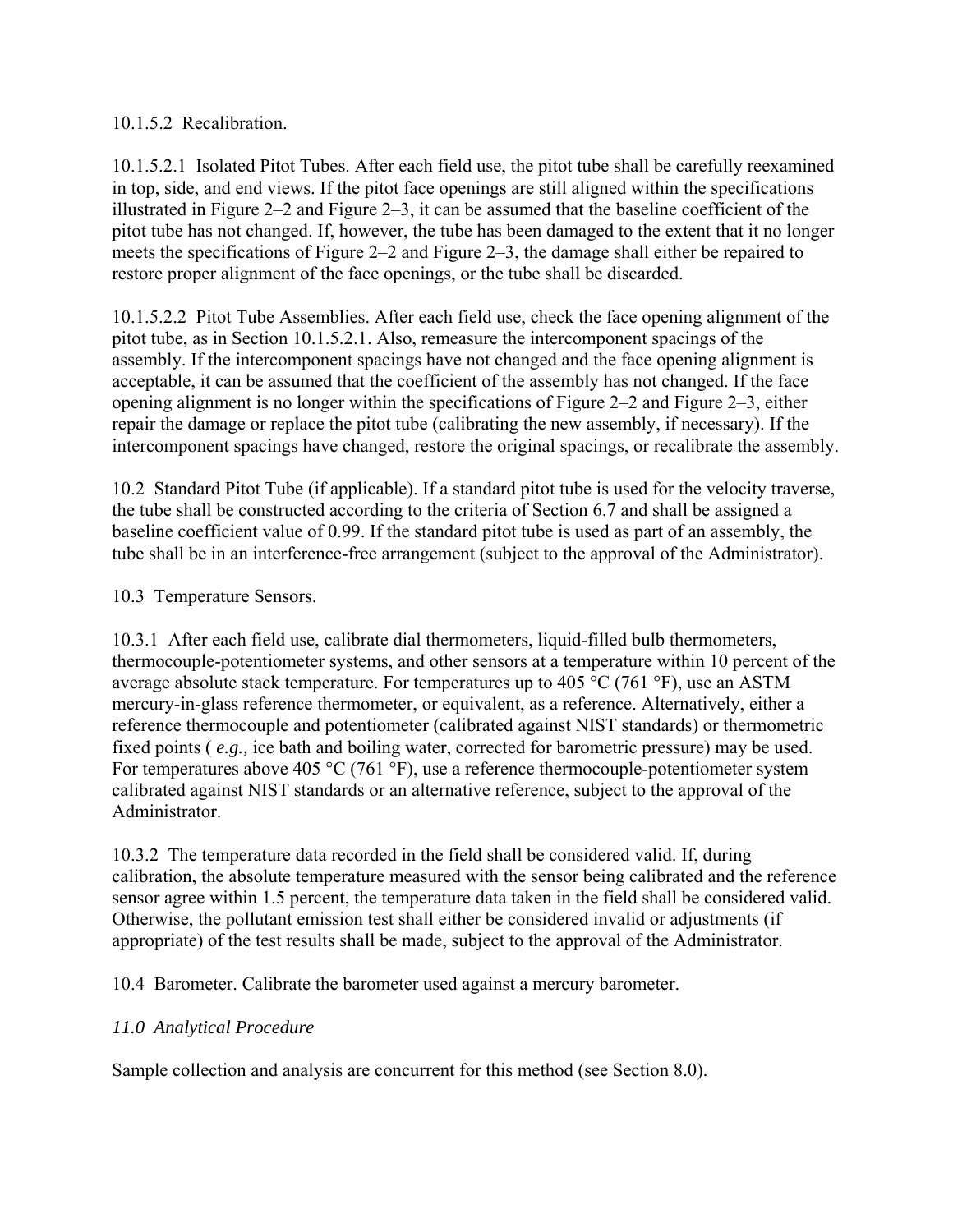#### *12.0 Data Analysis and Calculations*

Carry out calculations, retaining at least one extra significant figure beyond that of the acquired data. Round off figures after final calculation.

12.1 Nomenclature.

A=Cross-sectional area of stack,  $m^2$  ( $ft^2$ ).

Bws=Water vapor in the gas stream (from Method 4 (reference method) or Method 5), proportion by volume.

 $C_p$ =Pitot tube coefficient, dimensionless.

 $Cp(s)$ =Type S pitot tube coefficient, dimensionless.

Cp(std)=Standard pitot tube coefficient; use 0.99 if the coefficient is unknown and the tube is designed according to the criteria of Sections 6.7.1 to 6.7.5 of this method.

D<sub>e</sub>=Equivalent diameter.

K=0.127 mm  $H<sub>2</sub>O$  (metric units). 0.005 in.  $H<sub>2</sub>O$  (English units).

 $K_p$ =Velocity equation constant.

L=Length.

 $M_d$ =Molecular weight of stack gas, dry basis (see Section 8.6), g/g-mole (lb/lb-mole).

 $M_s$ =Molecular weight of stack gas, wet basis, g/g-mole (lb/lb-mole).

n=Total number of traverse points.

 $P_{bar}$ =Barometric pressure at measurement site, mm Hg (in. Hg).

 $P<sub>g</sub>=$ Stack static pressure, mm Hg (in. Hg).

 $P_s$ =Absolute stack pressure ( $P_{bar} + P_g$ ), mm Hg (in. Hg),

 $P_{std}$ =Standard absolute pressure, 760 mm Hg (29.92 in. Hg).

 $Q_{sd}$ =Dry volumetric stack gas flow rate corrected to standard conditions, dscm/hr (dscf/hr).

T=Sensitivity factor for differential pressure gauges.

 $T_s$ =Stack temperature,  $^{\circ}$ C ( $^{\circ}$ F).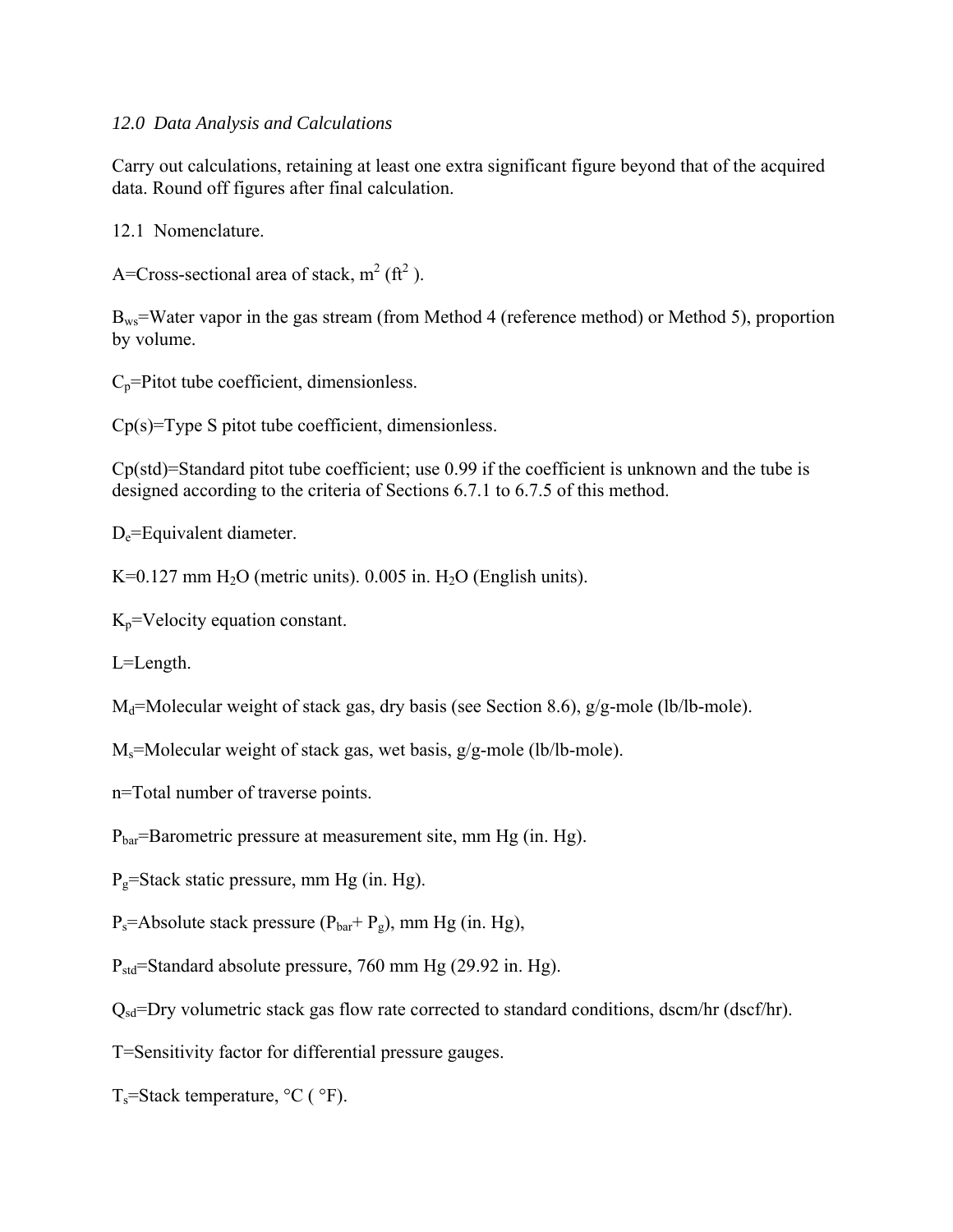Ts(abs)=Absolute stack temperature, °K (°R).

 $=$  273 + T<sub>s</sub>for metric units,

 $=460 + T<sub>s</sub>$  for English units.

 $T_{std}$ =Standard absolute temperature, 293 °K (528 °R).

 $V_s$ =Average stack gas velocity, m/sec (ft/sec).

W=Width.

 $\Delta p$ =Velocity head of stack gas, mm H<sub>2</sub>O (in. H<sub>20</sub>).

 $\Delta p_i$ =Individual velocity head reading at traverse point "i", mm (in.) H<sub>2</sub>O.

 $\Delta p_{std}$ =Velocity head measured by the standard pitot tube, cm (in.) H<sub>2</sub>O.

 $\Delta p_s$ =Velocity head measured by the Type S pitot tube, cm (in.) H<sub>2</sub>O.

3600=Conversion Factor, sec/hr.

18.0=Molecular weight of water, g/g-mole (lb/lb-mole).

12.2 Calculate T as follows:

$$
T = \frac{\displaystyle\sum_{i=1}^{n} \sqrt{\Delta p_i + K}}{\displaystyle\sum_{i=1}^{n} \sqrt{\Delta p_i}} \qquad \text{Eq. 2-1}
$$

12.3 Calculate  $D_e$ as follows:

$$
D_e = \frac{2LW}{L+W} \qquad \text{Eq. 2-2}
$$

12.4 Calibration of Type S Pitot Tube.

12.4.1 For each of the six pairs of Δp readings (i.e., three from side A and three from side B) obtained in Section 10.1.3, calculate the value of the Type S pitot tube coefficient according to Equation 2–3:

$$
C_{p(s)} = C_{p(\text{std})} \sqrt{\frac{\Delta p_{\text{std}}}{\Delta p}} \qquad \text{Eq. 2-3}
$$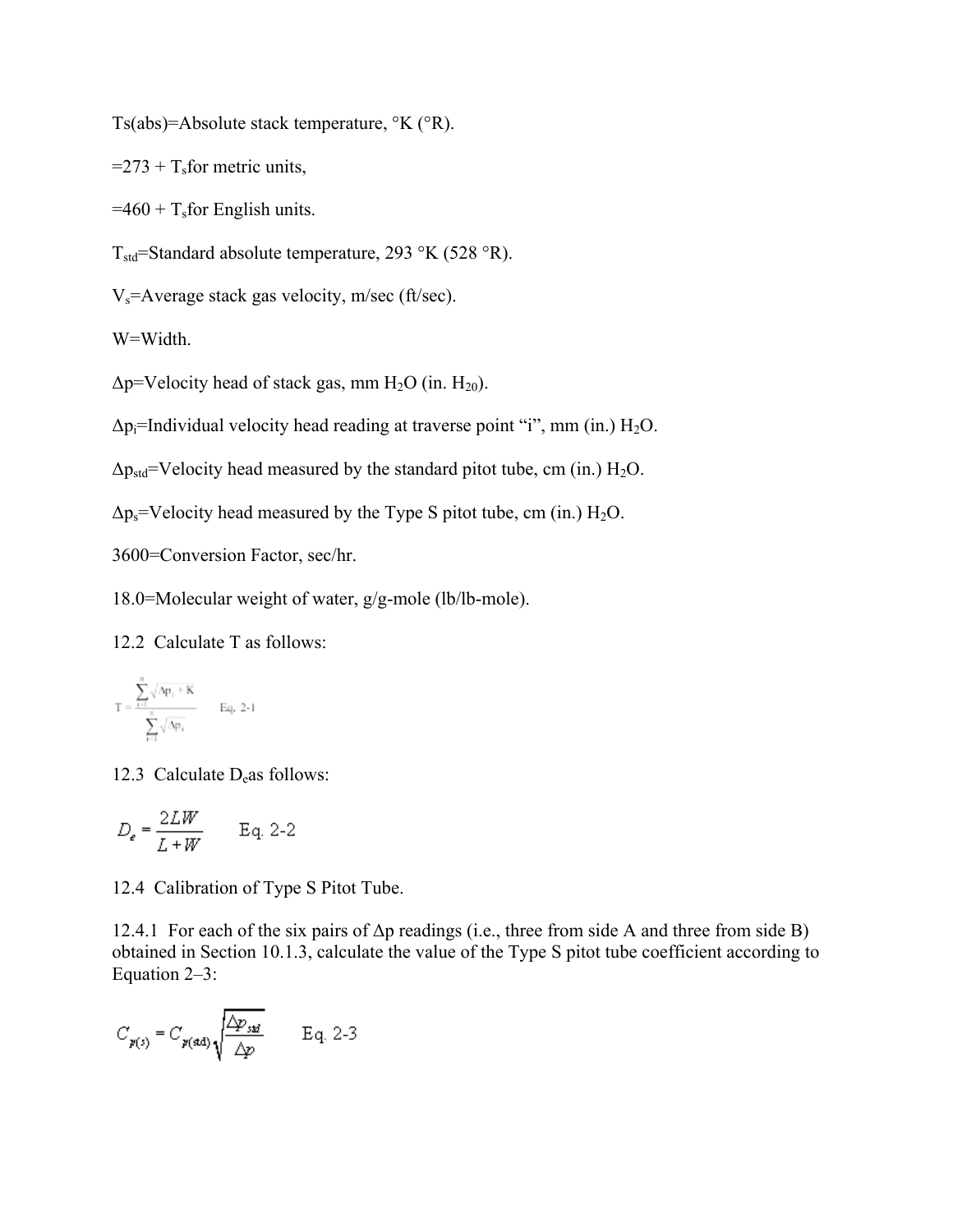12.4.2 CalculateCp(A), the mean A-side coefficient, andCp(B), the mean B-side coefficient. Calculate the difference between these two average values.

12.4.3 Calculate the deviation of each of the three A-side values of  $Cp(s)$ from $Cp(A)$ , and the deviation of each of the three B-side values of Cp(s)fromCp(B), using Equation 2–4:

$$
Deviation = C_{p(s)} - \overline{C}_{p(AorB)} \qquad Eq. 2-4
$$

12.4.4 Calculate  $\sigma$  the average deviation from the mean, for both the A and B sides of the pitot tube. Use Equation 2–5:

$$
\sigma_{A\alpha B} = \frac{\sum_{i=1}^{3} \left| C_{p(i)} - \overline{C}_{p(A\alpha B)} \right|}{3} \qquad \text{Eq. 2-5}
$$

12.5 Molecular Weight of Stack Gas.

$$
M_s = M_d (1 - B_{ws}) + 18.0 B_{ws} \qquad Eq. 2-6
$$

12.6 Average Stack Gas Velocity.

$$
V_s = K_p C_p \sqrt{\Delta p_{\text{avg}}} \sqrt{\frac{T_{s(\text{abs})}}{P_s M_s}} \qquad \text{Eq. 2-7}
$$

34.97 
$$
\frac{\text{m}}{\text{sec}} \left[ \frac{(g/g \cdot mole)(mmHg)}{(^{\circ}K)(mmH_2O)} \right]^{\frac{1}{2}}
$$
 Metric

$$
85.49 \frac{\text{m}}{\text{sec}} \left[ \frac{(1b/1b \text{-}mole)(in \text{Hg})}{(^{\circ}R)(in \text{H}_2O)} \right]^{\frac{1}{2}} \qquad \text{English}
$$

12.7 Average Stack Gas Dry Volumetric Flow Rate.

Q=3600(1-B<sub>ws</sub>)
$$
v, A\left[\frac{T_{sd}P_s}{T_{s(abs)}P_{sd}}\right]
$$
  $Eq. 2-8$ 

#### *13.0 Method Performance[Reserved]*

#### *14.0 Pollution Prevention[Reserved]*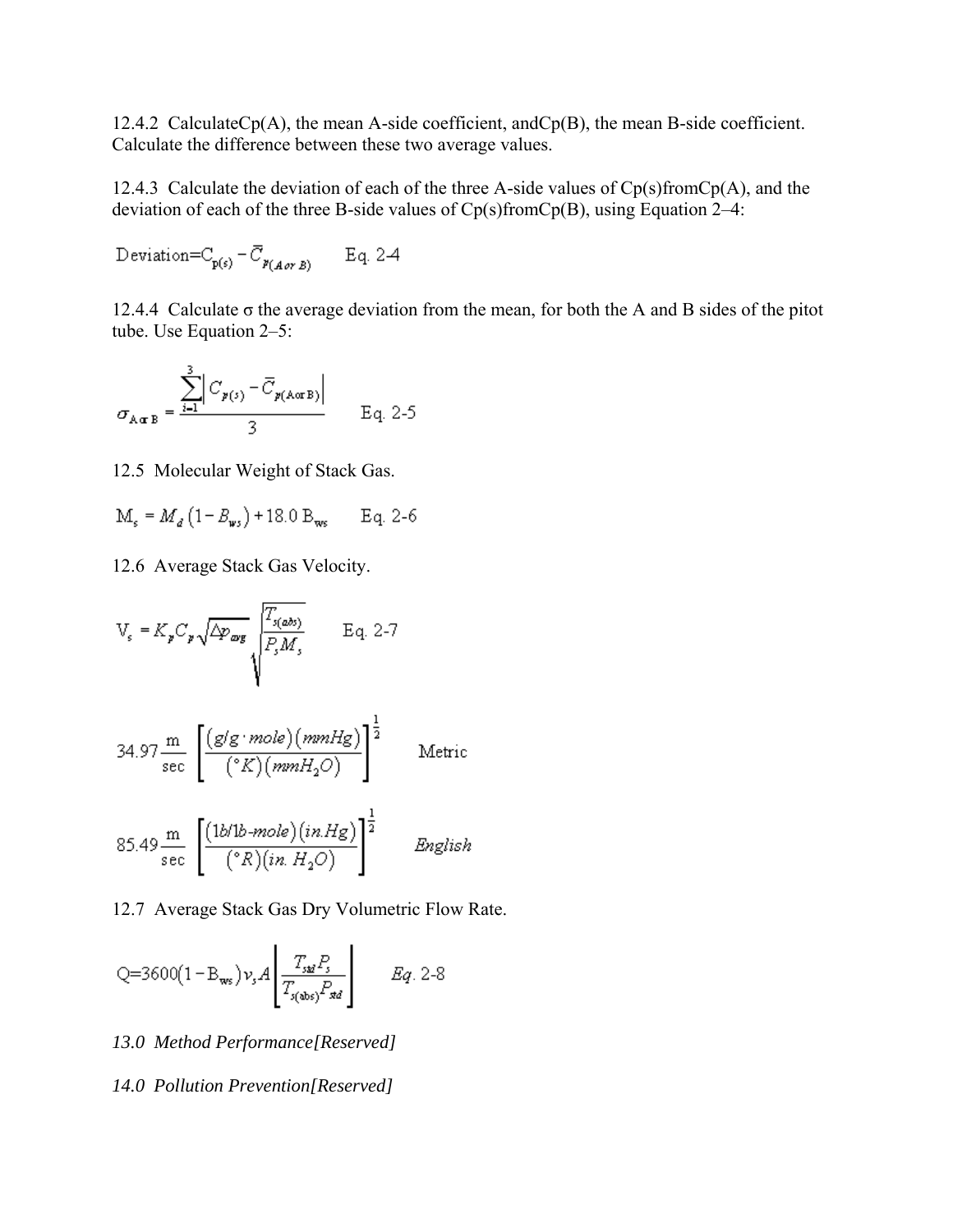#### *15.0 Waste Management[Reserved]*

#### *16.0 References*

1. Mark, L.S. Mechanical Engineers' Handbook. New York. McGraw-Hill Book Co., Inc. 1951.

2. Perry, J.H., ed. Chemical Engineers' Handbook. New York. McGraw-Hill Book Co., Inc. 1960.

3. Shigehara, R.T., W.F. Todd, and W.S. Smith. Significance of Errors in Stack Sampling Measurements. U.S. Environmental Protection Agency, Research Triangle Park, N.C. (Presented at the Annual Meeting of the Air Pollution Control Association, St. Louis, MO., June 14–19, 1970).

4. Standard Method for Sampling Stacks for Particulate Matter. In: 1971 Book of ASTM Standards, Part 23. Philadelphia, PA. 1971. ASTM Designation D 2928–71.

5. Vennard, J.K. Elementary Fluid Mechanics. New York. John Wiley and Sons, Inc. 1947.

6. Fluid Meters—Their Theory and Application. American Society of Mechanical Engineers, New York, N.Y. 1959.

7. ASHRAE Handbook of Fundamentals. 1972. p. 208.

8. Annual Book of ASTM Standards, Part 26. 1974. p. 648.

9. Vollaro, R.F. Guidelines for Type S Pitot Tube Calibration. U.S. Environmental Protection Agency, Research Triangle Park, N.C. (Presented at 1st Annual Meeting, Source Evaluation Society, Dayton, OH, September 18, 1975.)

10. Vollaro, R.F. A Type S Pitot Tube Calibration Study. U.S. Environmental Protection Agency, Emission Measurement Branch, Research Triangle Park, N.C. July 1974.

11. Vollaro, R.F. The Effects of Impact Opening Misalignment on the Value of the Type S Pitot Tube Coefficient. U.S. Environmental Protection Agency, Emission Measurement Branch, Research Triangle Park, NC. October 1976.

12. Vollaro, R.F. Establishment of a Baseline Coefficient Value for Properly Constructed Type S Pitot Tubes. U.S. Environmental Protection Agency, Emission Measurement Branch, Research Triangle Park, NC. November 1976.

13. Vollaro, R.F. An Evaluation of Single-Velocity Calibration Technique as a Means of Determining Type S Pitot Tube Coefficients. U.S. Environmental Protection Agency, Emission Measurement Branch, Research Triangle Park, NC. August 1975.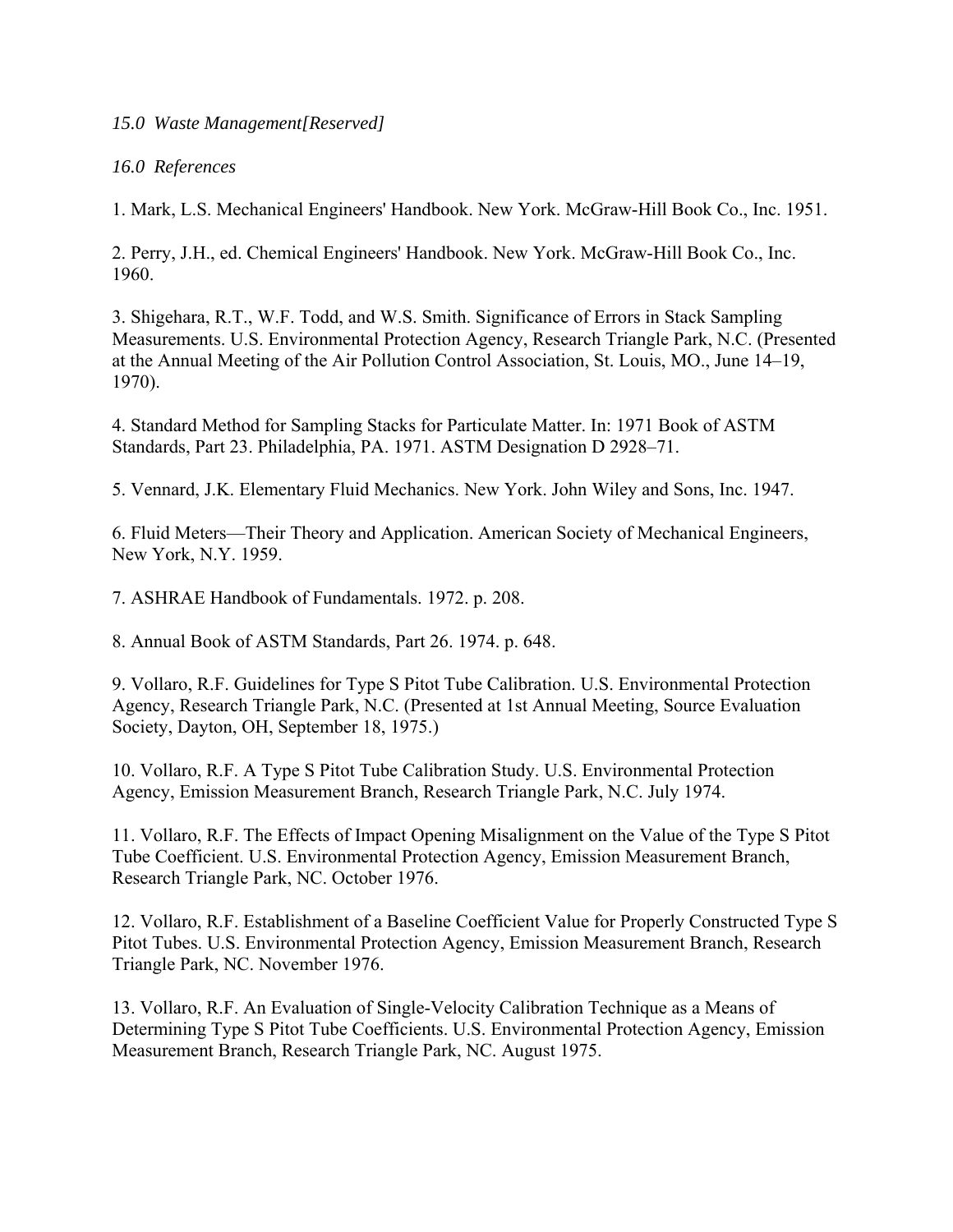14. Vollaro, R.F. The Use of Type S Pitot Tubes for the Measurement of Low Velocities. U.S. Environmental Protection Agency, Emission Measurement Branch, Research Triangle Park, NC. November 1976.

15. Smith, Marvin L. Velocity Calibration of EPA Type Source Sampling Probe. United Technologies Corporation, Pratt and Whitney Aircraft Division, East Hartford, CT. 1975.

16. Vollaro, R.F. Recommended Procedure for Sample Traverses in Ducts Smaller than 12 Inches in Diameter. U.S. Environmental Protection Agency, Emission Measurement Branch, Research Triangle Park, NC. November 1976.

17. Ower, E. and R.C. Pankhurst. The Measurement of Air Flow, 4th Ed. London, Pergamon Press. 1966.

18. Vollaro, R.F. A Survey of Commercially Available Instrumentation for the Measurement of Low-Range Gas Velocities. U.S. Environmental Protection Agency, Emission Measurement Branch, Research Triangle Park, NC. November 1976. (Unpublished Paper).

19. Gnyp, A.W., et al. An Experimental Investigation of the Effect of Pitot Tube-Sampling Probe Configurations on the Magnitude of the S Type Pitot Tube Coefficient for Commercially Available Source Sampling Probes. Prepared by the University of Windsor for the Ministry of the Environment, Toronto, Canada. February 1975.



*17.0 Tables, Diagrams, Flowcharts, and Validation Data*

Figure 2-1. Type S Pitot Tube Manometer Assembly.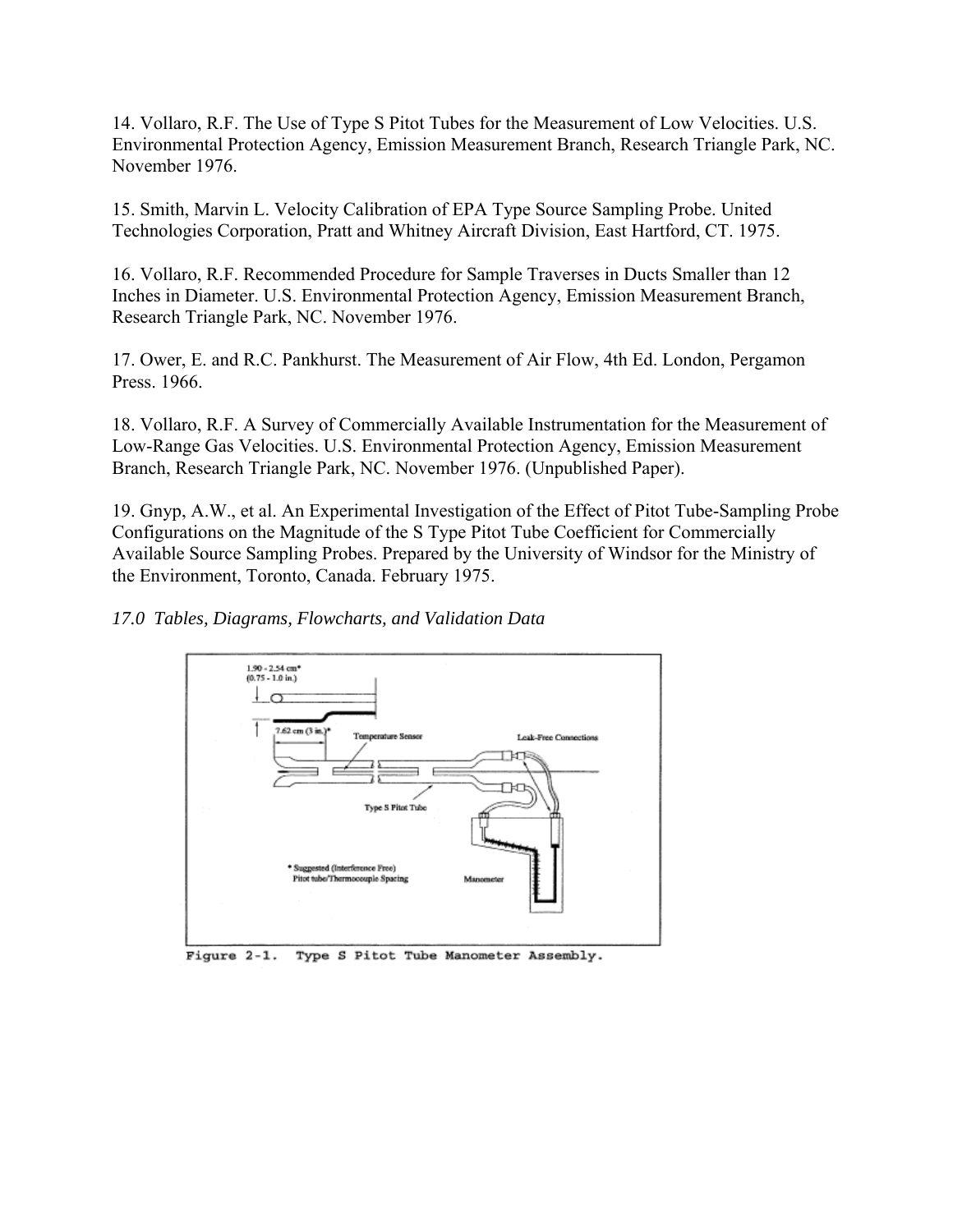

Figure 2-2. Properly Constructed Type S Pitot Tube.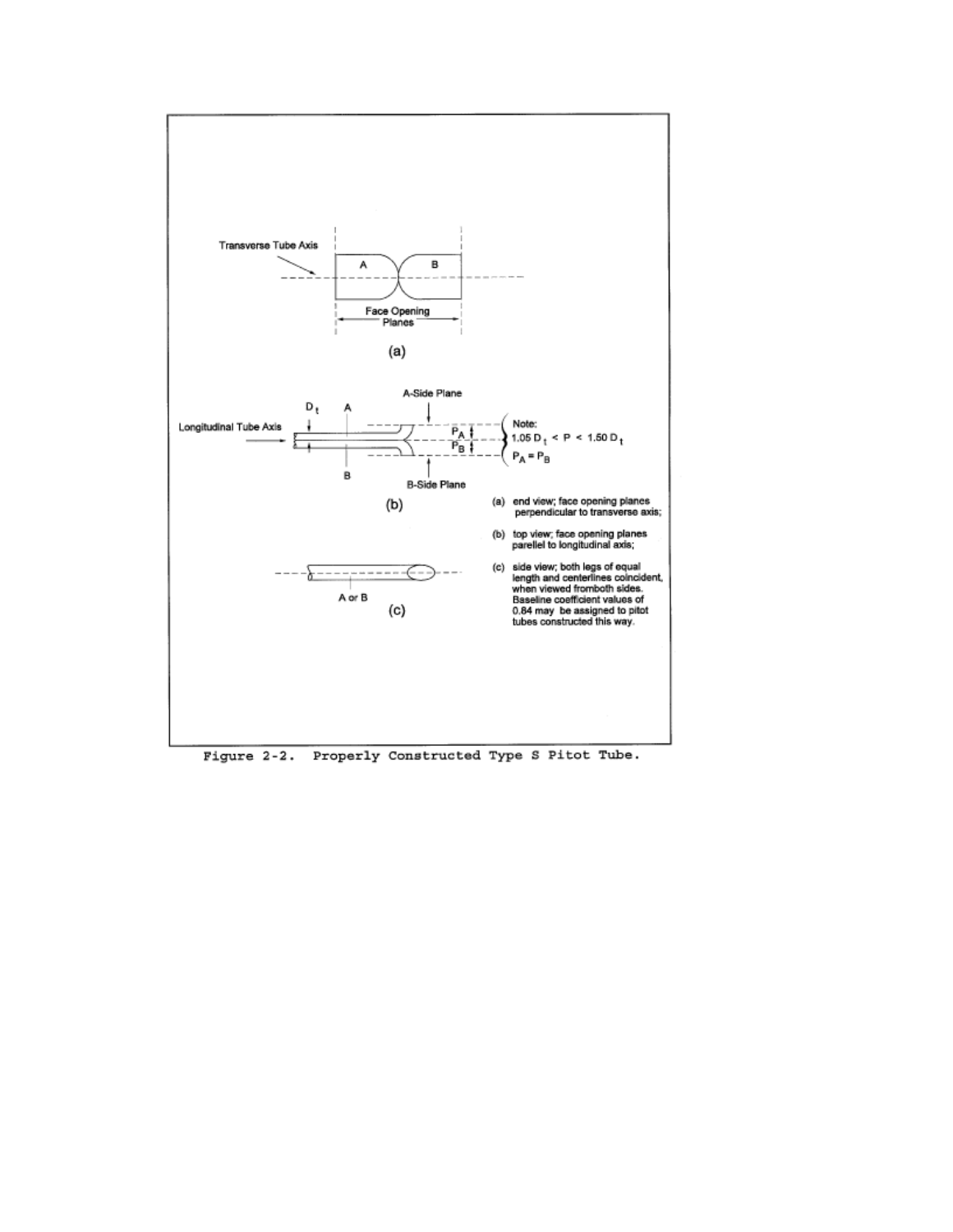

Figure 2-3. Types of face-opening misalignments that can result from field use or improper construction of type S pitot tubes.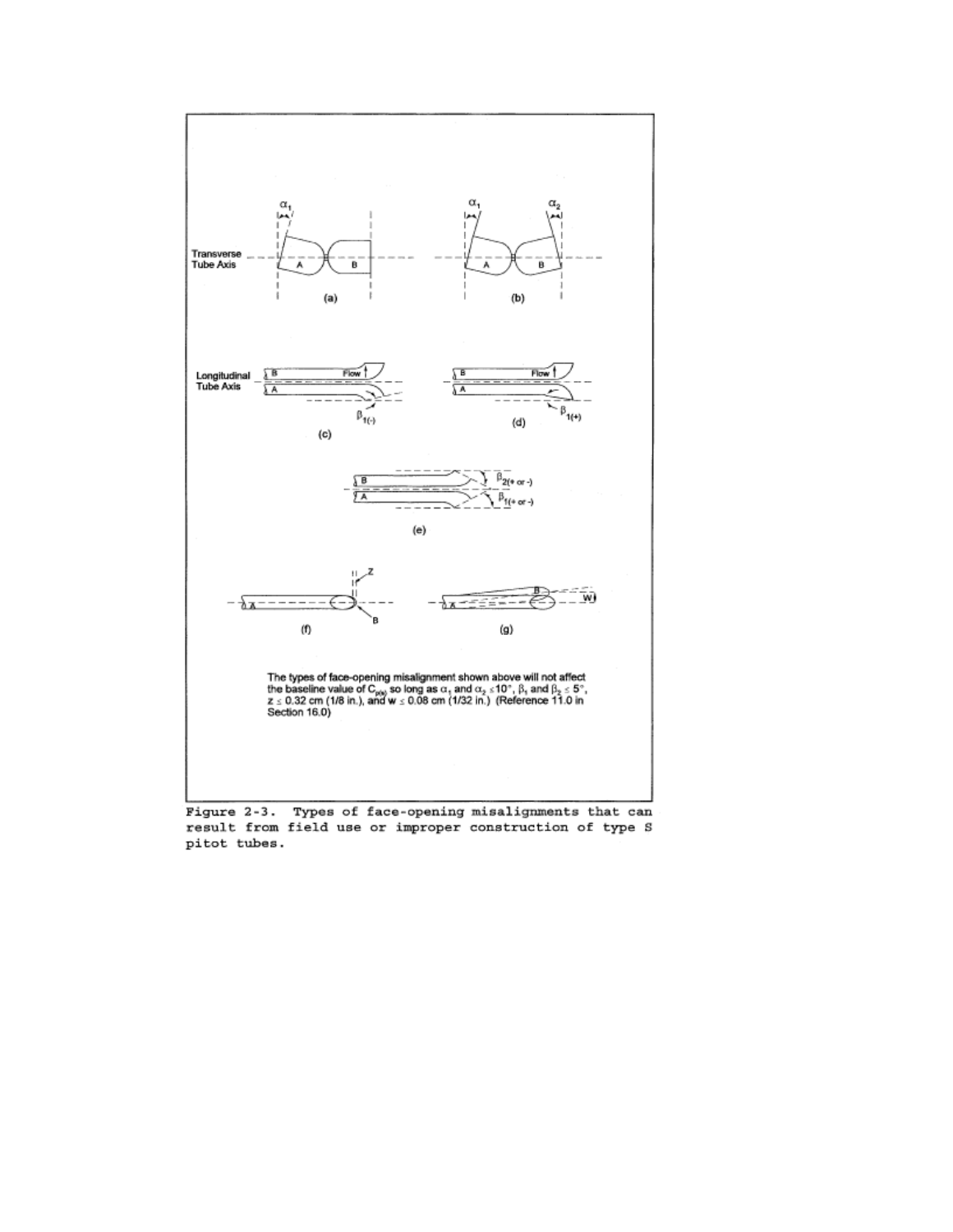

Proper temperature sensor placement to Figure 2-4. prevent interference;  $D_t$  between 0.48 and 0.95 cm (3/16 and  $3/8$  in).



Figure 2-5. Standard pitot tube design specifications.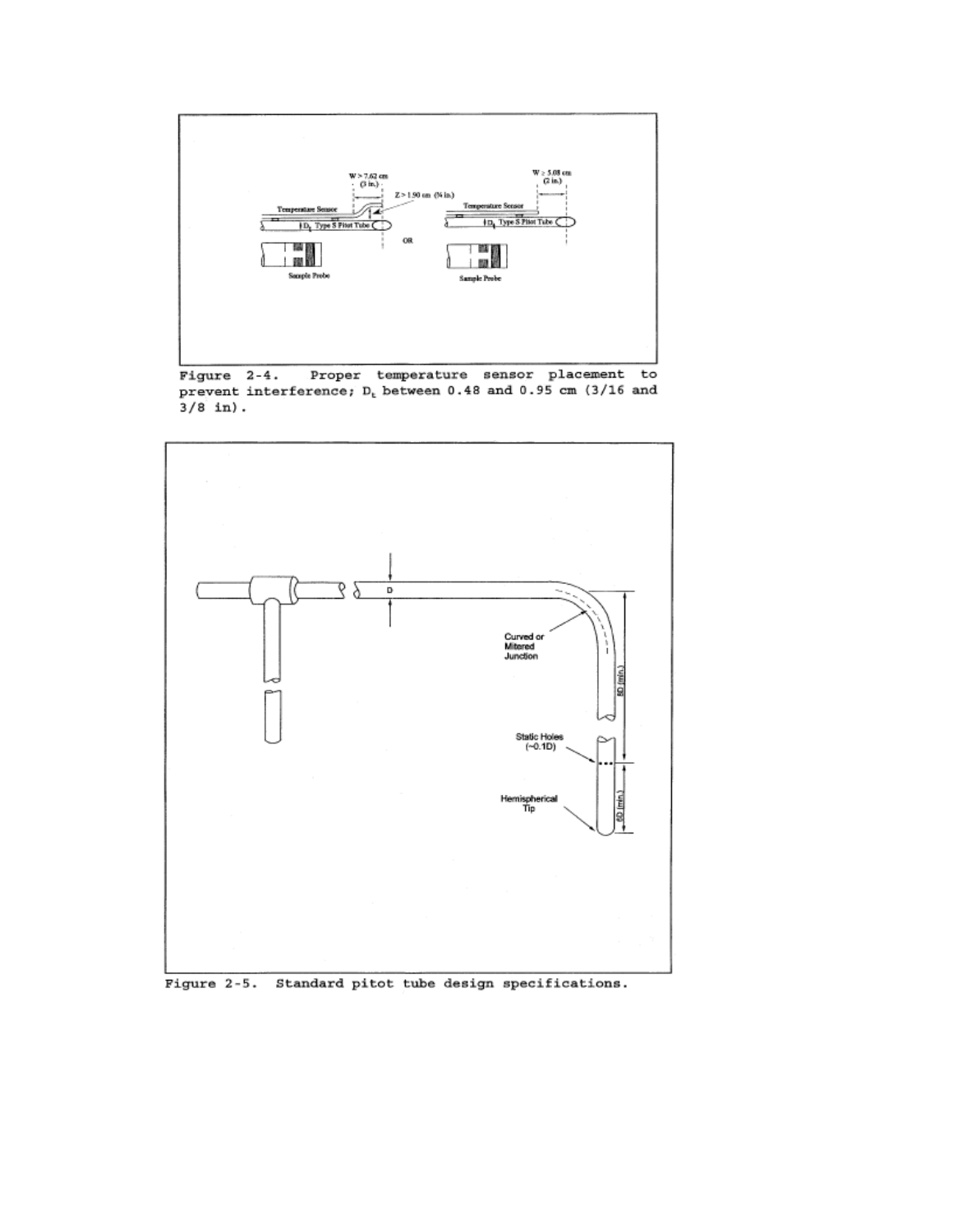| <b>PLANT</b>                                                                                 |
|----------------------------------------------------------------------------------------------|
| <b>DATE</b>                                                                                  |
| RUN NO.                                                                                      |
| STACK DIA. OR DIMENSIONS, m (in.)                                                            |
| BAROMETRIC PRESS., mm Hg (in. Hg)<br>CROSS SECTIONAL AREA, m <sup>2</sup> (ft <sup>2</sup> ) |
|                                                                                              |
| <b>OPERATORS</b>                                                                             |
| PITOT TUBE I.D. NO.                                                                          |
| AVG. COEFFICIENT, $Cp =$                                                                     |
| <b>LAST DATE CALIBRATED</b>                                                                  |

# SCHEMATIC OF STACK CROSS SECTION

| <b>Traverse</b> | Vel. Hd.,<br>$\Delta p$<br>mm (in.)<br>H <sub>2</sub> O | <b>Stack</b><br>temperature |                                   | $\mathbf{P}_{\text{g}}$ mm Hg |                  |  |
|-----------------|---------------------------------------------------------|-----------------------------|-----------------------------------|-------------------------------|------------------|--|
| Pt. No.         |                                                         | $T_s$ ,<br>°C (°F)          | $T_{s}$<br>$\rm ^oK$ ( $\rm ^oR)$ | (in. Hg)                      | $(\Delta p)$ 1/2 |  |
|                 |                                                         |                             |                                   |                               |                  |  |
|                 |                                                         |                             |                                   |                               |                  |  |
|                 |                                                         |                             |                                   |                               |                  |  |
|                 |                                                         |                             |                                   |                               |                  |  |
|                 |                                                         |                             |                                   |                               |                  |  |
|                 |                                                         |                             |                                   |                               |                  |  |
|                 |                                                         |                             |                                   |                               |                  |  |
|                 |                                                         |                             |                                   |                               |                  |  |
|                 |                                                         |                             |                                   |                               |                  |  |
|                 |                                                         |                             |                                   |                               |                  |  |
|                 |                                                         |                             |                                   |                               |                  |  |
|                 |                                                         |                             |                                   |                               |                  |  |
|                 |                                                         |                             |                                   |                               |                  |  |
|                 | Average(1)                                              |                             |                                   |                               |                  |  |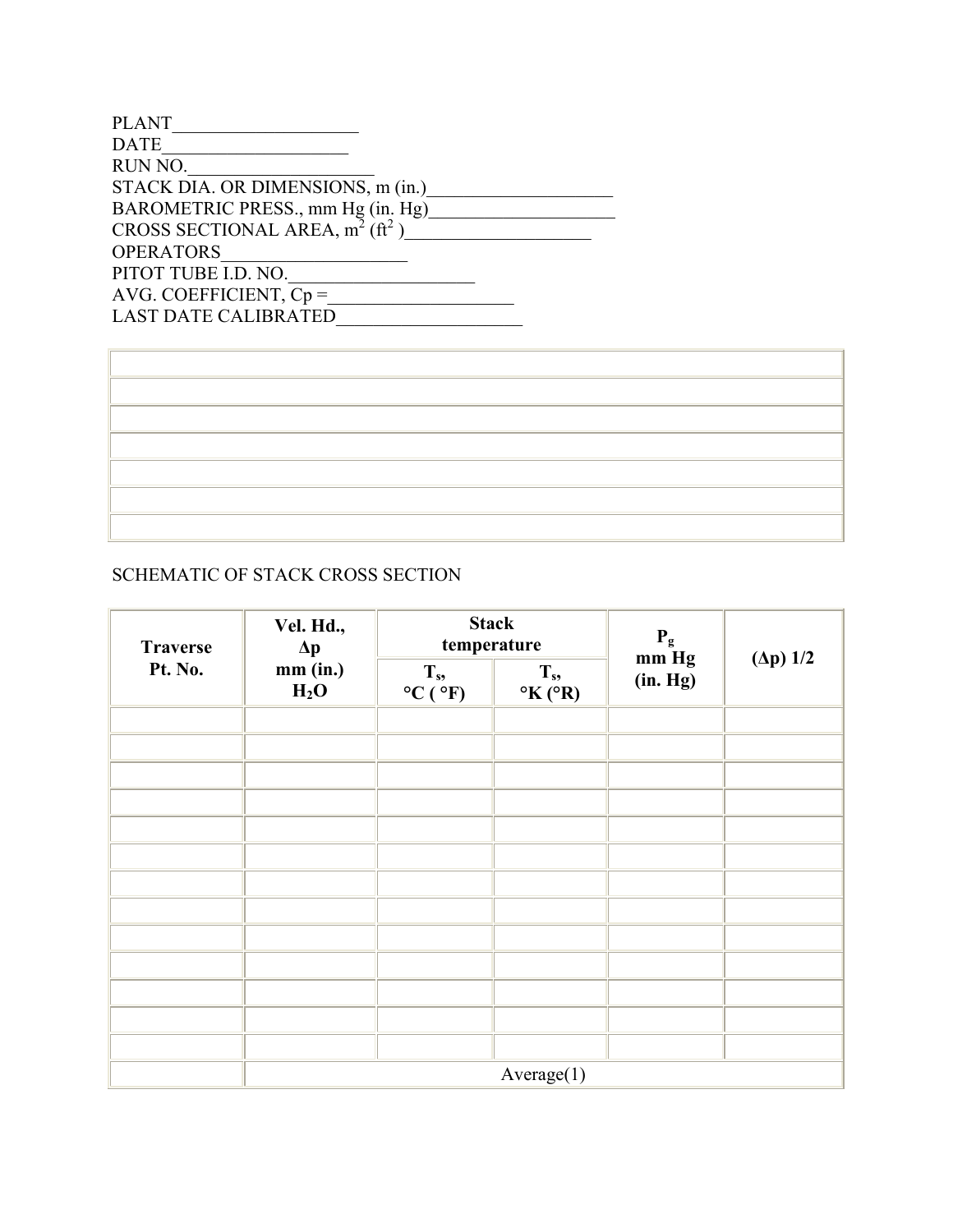



Figure Proper pitot tube-sampling configuration.



Figure 2-8. Minimum pitot-sample probe separation needed to prevent interference; D<sub>t</sub> between 0.48 and 0.95 cm (3/16 and  $3/8$  in).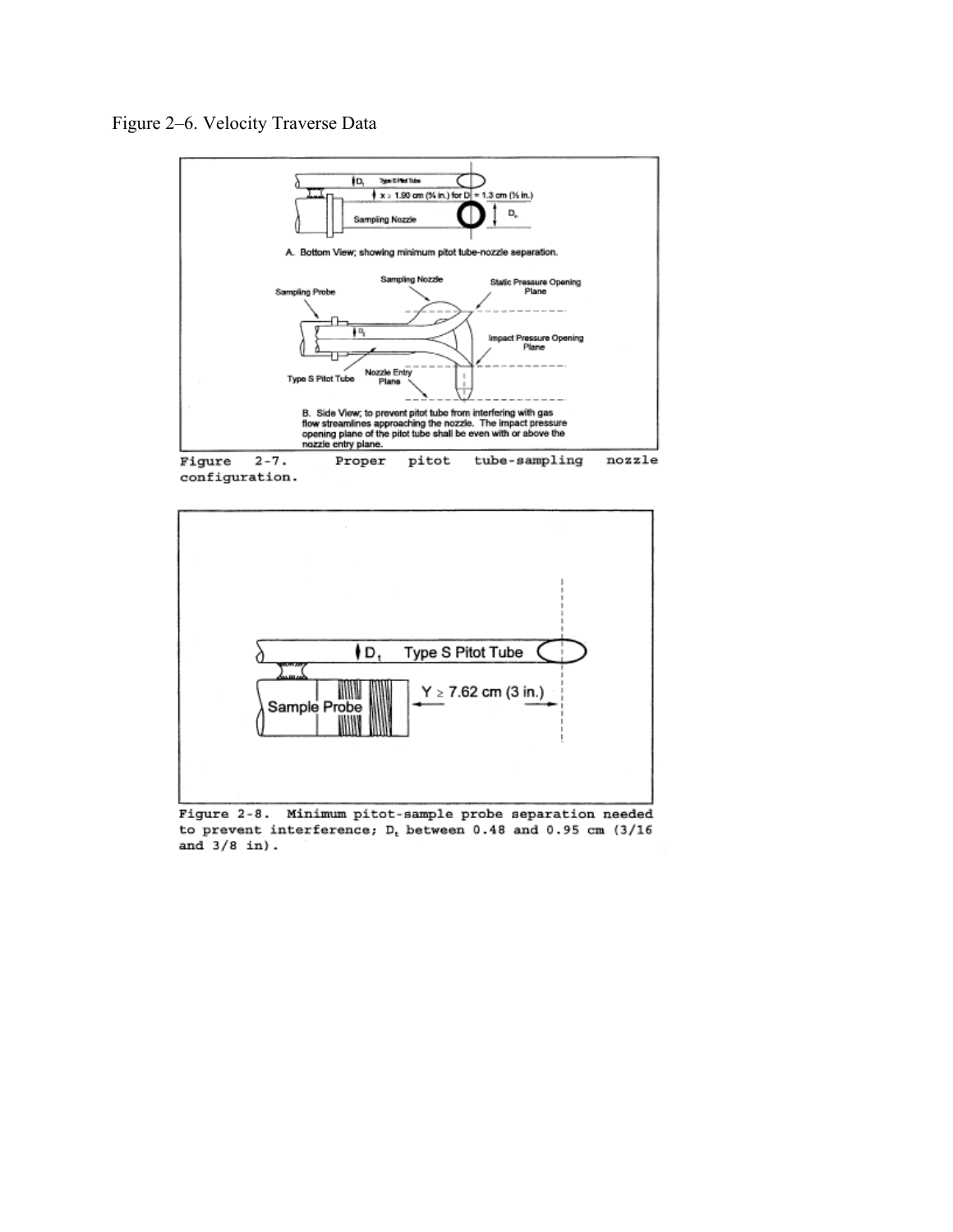## PITOT TUBE IDENTIFICATION NUMBER:\_\_\_\_\_\_\_\_\_\_\_\_\_\_\_\_\_\_\_\_  $\text{DATE:}\qquad \qquad \overline{\qquad \qquad }$ CALIBRATED BY:\_\_\_\_\_\_\_\_\_\_\_\_\_\_\_\_\_\_\_\_

# "A" Side Calibration

| Run No.        | $\Delta P_{std}$<br>cm H <sub>2</sub> O<br>(in H <sub>2</sub> O) | $\Delta P(s)$<br>cm H <sub>2</sub> O<br>(in H <sub>2</sub> O) | $C_{p(s)}$ | <b>Deviation</b><br>$C_{p(s)}$ - $C_p(A)$ |
|----------------|------------------------------------------------------------------|---------------------------------------------------------------|------------|-------------------------------------------|
|                |                                                                  |                                                               |            |                                           |
| 2              |                                                                  |                                                               |            |                                           |
| $\overline{3}$ |                                                                  |                                                               |            |                                           |
|                |                                                                  | $C_{p, avg}$<br>(SIDE A)                                      |            |                                           |

## "B" Side Calibration

| Run No.        | $\Delta P_{std}$<br>cm $H_2O$<br>(in H <sub>2</sub> O) | $\Delta P_{(s)}$<br>cm $H_2O$<br>(in H <sub>2</sub> O) | $C_{p(s)}$ | <b>Deviation</b><br>$C_{p(s)}$ - $C_p(B)$ |
|----------------|--------------------------------------------------------|--------------------------------------------------------|------------|-------------------------------------------|
|                |                                                        |                                                        |            |                                           |
| $\overline{2}$ |                                                        |                                                        |            |                                           |
|                |                                                        |                                                        |            |                                           |
|                |                                                        | $C_{p, avg}$<br>(SIDE B)                               |            |                                           |
|                |                                                        |                                                        |            |                                           |

$$
\sigma_{A \text{ or } B} = \frac{\sum_{i=1}^{3} \left| C_{p(i)} - \overline{C}_{p(A \text{ or } B)} \right|}{3} \qquad Eq. 2-5
$$

[Cp, avg (side A)—Cp, avg (side B)]\*

\*Must be less than or equal to 0.01

Figure 2–9. Pitot Tube Calibration Data